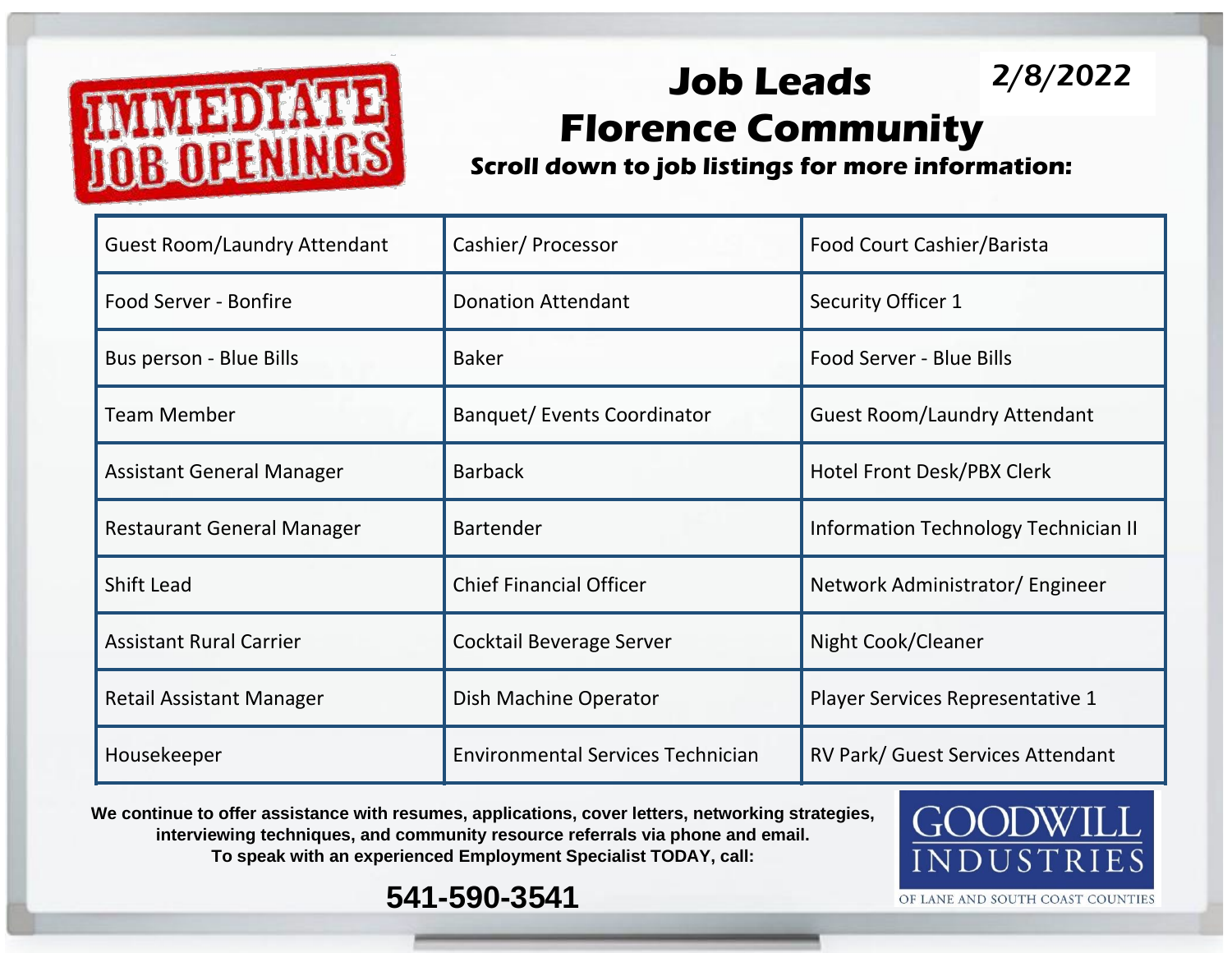| <b>DATE</b> | <b>NAME OF</b><br><b>BUSINESS</b>             | <b>CONTACT</b><br><b>INFO</b> | <b>PHONE</b><br><b>NUMBER</b> | <b>ADDRESS</b>                | <b>POSITION</b>                         | <b>COMMENTS</b>                                                                                                                                                                                                                                        |
|-------------|-----------------------------------------------|-------------------------------|-------------------------------|-------------------------------|-----------------------------------------|--------------------------------------------------------------------------------------------------------------------------------------------------------------------------------------------------------------------------------------------------------|
| 2/8/2022    | <b>Three Rivers</b><br>Casino                 |                               |                               | 5647 Highway 126,<br>Florence | Guest<br>Room/Laundry<br>Attendant      | To Apply:<br>https://threeriverscasino.atsondemand.com/                                                                                                                                                                                                |
| 2/8/2022    | <b>Three Rivers</b><br>Casino                 |                               |                               | 5647 Highway 126,<br>Florence | Food Server -<br><b>Bonfire</b>         | <b>To Apply:</b><br>https://threeriverscasino.atsondemand.com/                                                                                                                                                                                         |
| 2/8/2022    | <b>Three Rivers</b><br>Casino                 |                               |                               | 5647 Highway 126,<br>Florence | <b>Busperson - Blue</b><br><b>Bills</b> | To Apply:<br>https://threeriverscasino.atsondemand.com/                                                                                                                                                                                                |
| 2/8/2022    | <b>Taco Bell</b>                              |                               |                               | 2460 Highway 101,<br>Florence | <b>Team Member</b>                      | https://apply.jobappnetwork.com/clients/12517<br>/posting/664969/en?city=Florence&keywordsFilt<br>er=&state=Oregon&utm source=tacobell.com                                                                                                             |
| 2/8/2022    | <b>Taco Bell</b>                              |                               |                               | 2460 Highway 101,<br>Florence | <b>Assistant General</b><br>Manager     | https://apply.jobappnetwork.com/clients/12517<br>/posting/762745/en?city=Florence&keywordsFilt<br>er=&state=Oregon&utm_source=tacobell.com                                                                                                             |
| 2/8/2022    | <b>Taco Bell</b>                              |                               |                               | 2460 Highway 101,<br>Florence | <b>Restaurant General</b><br>Manager    | https://apply.jobappnetwork.com/clients/12517<br>/posting/762795/en?city=Florence&keywordsFilt<br>er=&state=Oregon&utm_source=tacobell.com                                                                                                             |
| 2/8/2022    | <b>Taco Bell</b>                              |                               |                               | 2460 Highway 101,<br>Florence | <b>Shift Lead</b>                       | https://apply.jobappnetwork.com/clients/12517<br>/posting/762690/en?city=Florence&keywordsFilt<br>er=&state=Oregon&utm source=tacobell.com                                                                                                             |
| 2/7/2022    | <b>United States</b><br><b>Postal Service</b> |                               |                               | 770 Maple St,<br>Florence     | <b>Assistant Rural</b><br>Carrier       | https://wp1-<br>ext.usps.gov/sap/bc/webdynpro/sap/hrrcf a<br>posting apply?PARAM=cG9zdF9pbnN0X2d1a<br>WQ9MDA1MDU2QUU1QTNCMUVEQ0EwRjYy<br>NTFDRDIDRUJBNzgmY2FuZF90eXBlPUVYVA%3<br>d%3d&sap-theme=Custom tradeshow 2&sap-<br>client=010&sap-language=EN# |
| 2/7/2022    | Goodwill<br>Industries                        |                               |                               | 1310 Hwy 101,<br>Florence     | Retail Assistant<br>Manager             | https://www.indeed.com/jobs?q=Florence<br>&I=Florence%2C%20OR&limit=20&fromage=<br>7&vjk=57e2bb3bbd7407e9&advn=<br>8400945873417229                                                                                                                    |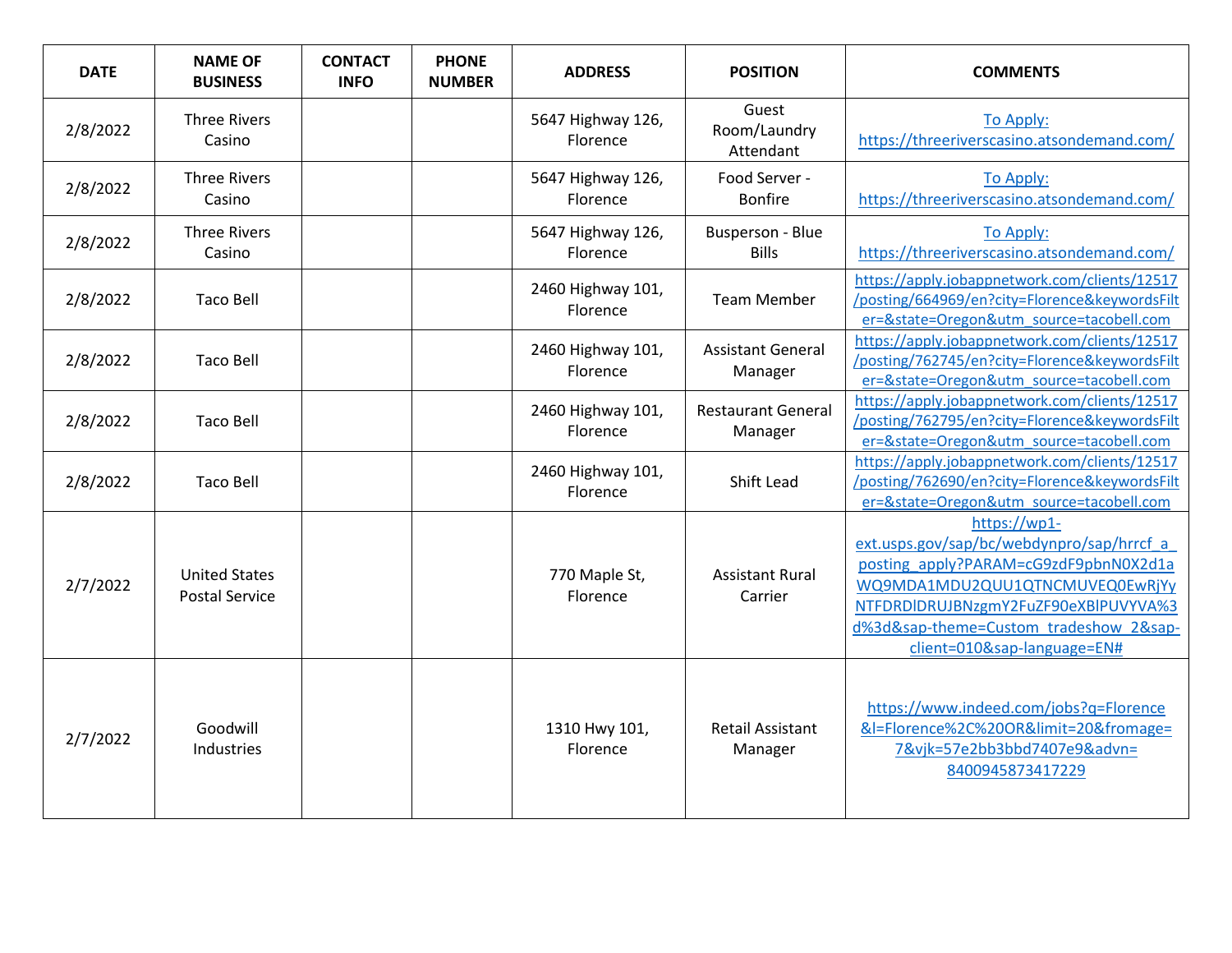| <b>DATE</b> | <b>NAME OF</b><br><b>BUSINESS</b> | <b>CONTACT</b><br><b>INFO</b> | <b>PHONE</b><br><b>NUMBER</b> | <b>ADDRESS</b>                 | <b>POSITION</b>                                          | <b>COMMENTS</b>                                                                                                                                       |
|-------------|-----------------------------------|-------------------------------|-------------------------------|--------------------------------|----------------------------------------------------------|-------------------------------------------------------------------------------------------------------------------------------------------------------|
| 2/7/2022    | Park Motel and<br>Cabins          |                               |                               | 85034 Highway 101,<br>Florence | Housekeeper                                              | https://app.joinhomebase.com/loc/park-<br>motel-and-cabins/job/housekeeper                                                                            |
| 2/5/2022    | Goodwill<br>Industries            |                               |                               | 1310 Hwy 101,<br>Florence      | Cashier/ Processor                                       | https://www.indeed.com/jobs?q=Florence&l=<br>Florence%2C%20OR&limit=20&fromage=7&vjk<br>=63db90081d7d3e6f&advn=84009458734172<br>29                   |
| 2/5/2022    | Goodwill<br>Industries            |                               |                               | 1310 Hwy 101,<br>Florence      | <b>Donation Attendant</b>                                | https://www.indeed.com/jobs?q=Florence&l=<br>Florence%2C%20OR&limit=20&fromage=7&vjk<br>=09fe1a81700cfa03&advn=840094587341722<br>9                   |
| 2/5/2022    | <b>Three Rivers</b><br>Casino     |                               |                               | 5647 Highway 126,<br>Florence  | Accounts Payable/<br><b>Accounts Receivable</b><br>Clerk | To Apply:<br>https://threeriverscasino.atsondemand.com/                                                                                               |
| 2/5/2022    | Goodwill<br>Industries            |                               |                               | 1310 Hwy 101,<br>Florence      | <b>Retail Store</b><br>Manager                           | https://www.indeed.com/jobs?q=Florence&l=<br>Florence%2C%20OR&fromage=7&start=20&vj<br>k=345ea55eed12de58                                             |
| 2/4/2022    | <b>Three Rivers</b><br>Casino     |                               |                               | 5647 Highway 126,<br>Florence  | <b>Team Member</b><br>Dining Room Staff                  | To Apply:<br>https://threeriverscasino.atsondemand.com/                                                                                               |
| 2/4/2022    | <b>Three Rivers</b><br>Casino     |                               |                               | 5647 Highway 126,<br>Florence  | Banquet/<br><b>Events Coordinator</b>                    | To Apply:<br>https://threeriverscasino.atsondemand.com/                                                                                               |
| 2/3/2022    | Fred Meyer                        |                               |                               | 4701 Highway 101,<br>Florence  | e-Commerce Clerk                                         | https://kroger.eightfold.ai/careers/job?domai<br>n=kroger.com&pid=10644657&domain=kroger<br>.com&job index=0&utm source=Indeed&utm<br>campaign=Kroger |
| 2/3/2022    | Fred Meyer                        |                               |                               | 4701 Highway 101,<br>Florence  | Pharmacy<br>Technician                                   | https://kroger.eightfold.ai/careers?location=fl<br>orence%2C%20or&pid=10641143&domain=kr<br>oger.com&location distance km=100                         |
| 2/3/2022    | Fred Meyer                        |                               |                               | 4701 Highway 101,<br>Florence  | Jewelry Sales<br>Professional                            | https://kroger.eightfold.ai/careers?location=fl<br>orence%2C%20or&pid=10654698&domain=kr<br>oger.com&location distance km=100                         |
| 2/3/2022    | Fred Meyer                        |                               |                               | 4701 Highway 101,<br>Florence  | <b>Retail Clerk</b>                                      | https://kroger.eightfold.ai/careers?location=fl<br>orence%2C%20or&pid=9608811&domain=kro<br>ger.com&location_distance_km=100                          |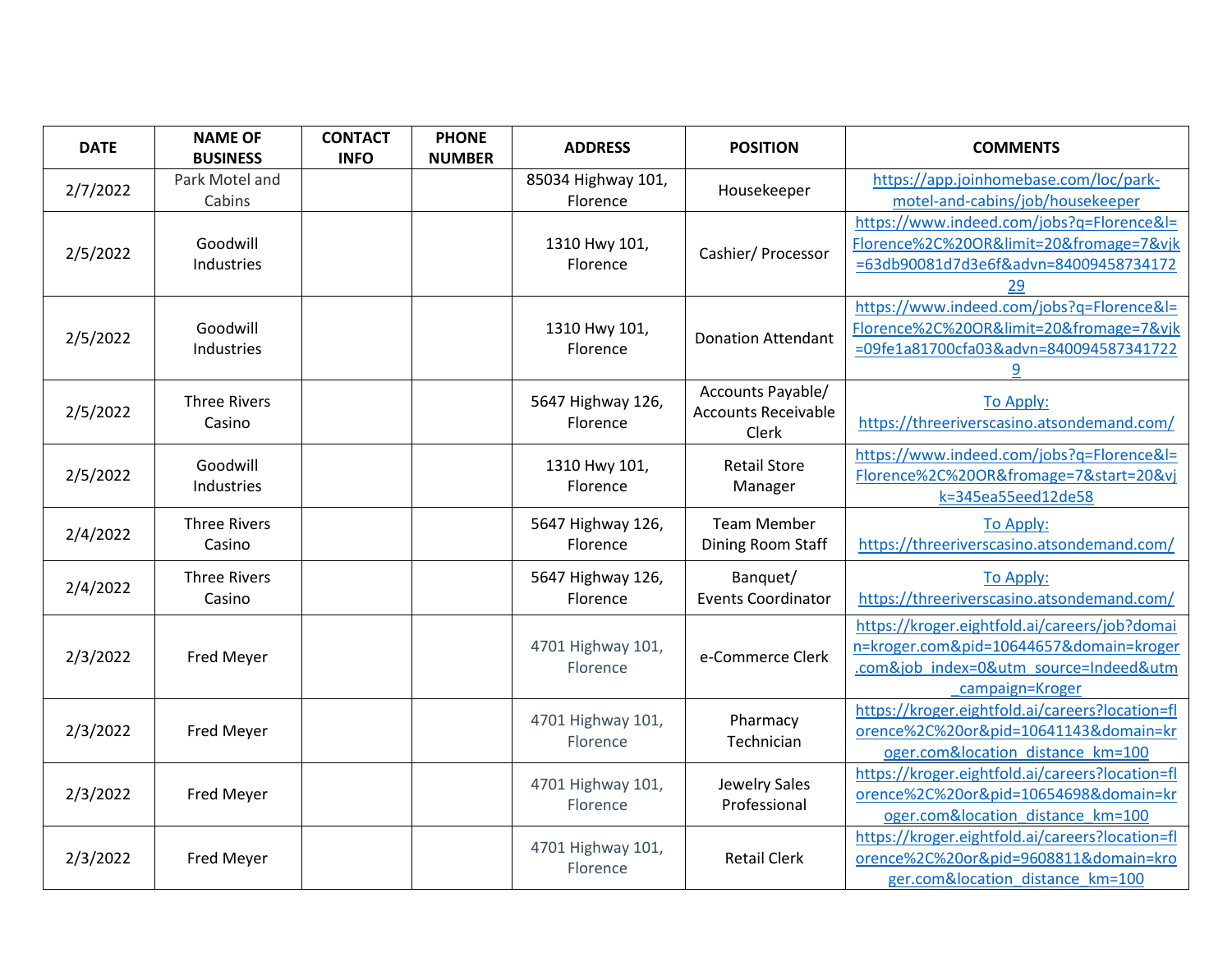| <b>DATE</b> | <b>NAME OF</b><br><b>BUSINESS</b> | <b>CONTACT</b><br><b>INFO</b> | <b>PHONE</b><br><b>NUMBER</b> | <b>ADDRESS</b>                       | <b>POSITION</b>                         | <b>COMMENTS</b>                                         |
|-------------|-----------------------------------|-------------------------------|-------------------------------|--------------------------------------|-----------------------------------------|---------------------------------------------------------|
| 2/3/2022    | <b>Three Rivers</b><br>Casino     |                               |                               | 5647 Highway 126,<br>Florence        | Porter                                  | To Apply:<br>https://threeriverscasino.atsondemand.com/ |
| 1/24/2022   | <b>Three Rivers</b><br>Casino     |                               |                               | 5647 Highway 126,<br>Florence        | <b>Baker</b>                            | To Apply:<br>https://threeriverscasino.atsondemand.com/ |
| 1/24/2022   | <b>Three Rivers</b><br>Casino     |                               |                               | 5647 Highway 126,<br>Florence        | Banquet/<br><b>Events Coordinator</b>   | To Apply:<br>https://threeriverscasino.atsondemand.com/ |
| 1/24/2022   | <b>Three Rivers</b><br>Casino     |                               |                               | 5647 Highway 126,<br>Florence        | <b>Barback</b>                          | To Apply:<br>https://threeriverscasino.atsondemand.com/ |
| 1/24/2022   | <b>Three Rivers</b><br>Casino     |                               |                               | 5647 Highway 126,<br>Florence        | Bartender                               | To Apply:<br>https://threeriverscasino.atsondemand.com/ |
| 1/24/2022   | <b>Three Rivers</b><br>Casino     |                               |                               | 5647 Highway 126,<br>Florence        | <b>Busperson - Blue</b><br><b>Bills</b> | To Apply:<br>https://threeriverscasino.atsondemand.com/ |
| 1/24/2022   | <b>Three Rivers</b><br>Casino     |                               |                               | 5647 Highway 126,<br>Florence        | <b>Chief Financial</b><br>Officer       | To Apply:<br>https://threeriverscasino.atsondemand.com/ |
| 1/24/2022   | <b>Three Rivers</b><br>Casino     |                               |                               | 5647 Highway 126,<br>Florence        | Cocktail Beverage<br>Server             | To Apply:<br>https://threeriverscasino.atsondemand.com/ |
| 1/24/2022   | <b>Three Rivers</b><br>Casino     |                               |                               | 5647 Highway 126,<br><b>Florence</b> | Dish Machine<br>Operator                | To Apply:<br>https://threeriverscasino.atsondemand.com/ |
| 1/24/2022   | <b>Three Rivers</b><br>Casino     |                               |                               | 5647 Highway 126,<br>Florence        | Environmental<br>Services Technician    | To Apply:<br>https://threeriverscasino.atsondemand.com/ |
| 1/24/2022   | <b>Three Rivers</b><br>Casino     |                               |                               | 5647 Highway 126,<br>Florence        | <b>Food Court</b><br>Cashier/Barista    | To Apply:<br>https://threeriverscasino.atsondemand.com/ |
| 1/24/2022   | <b>Three Rivers</b><br>Casino     |                               |                               | 5647 Highway 126,<br>Florence        | <b>Food Court Outlet</b><br>Cook        | To Apply:<br>https://threeriverscasino.atsondemand.com/ |
| 1/24/2022   | <b>Three Rivers</b><br>Casino     |                               |                               | 5647 Highway 126,<br>Florence        | Food Court Outlet<br>Lead Cook          | To Apply:<br>https://threeriverscasino.atsondemand.com/ |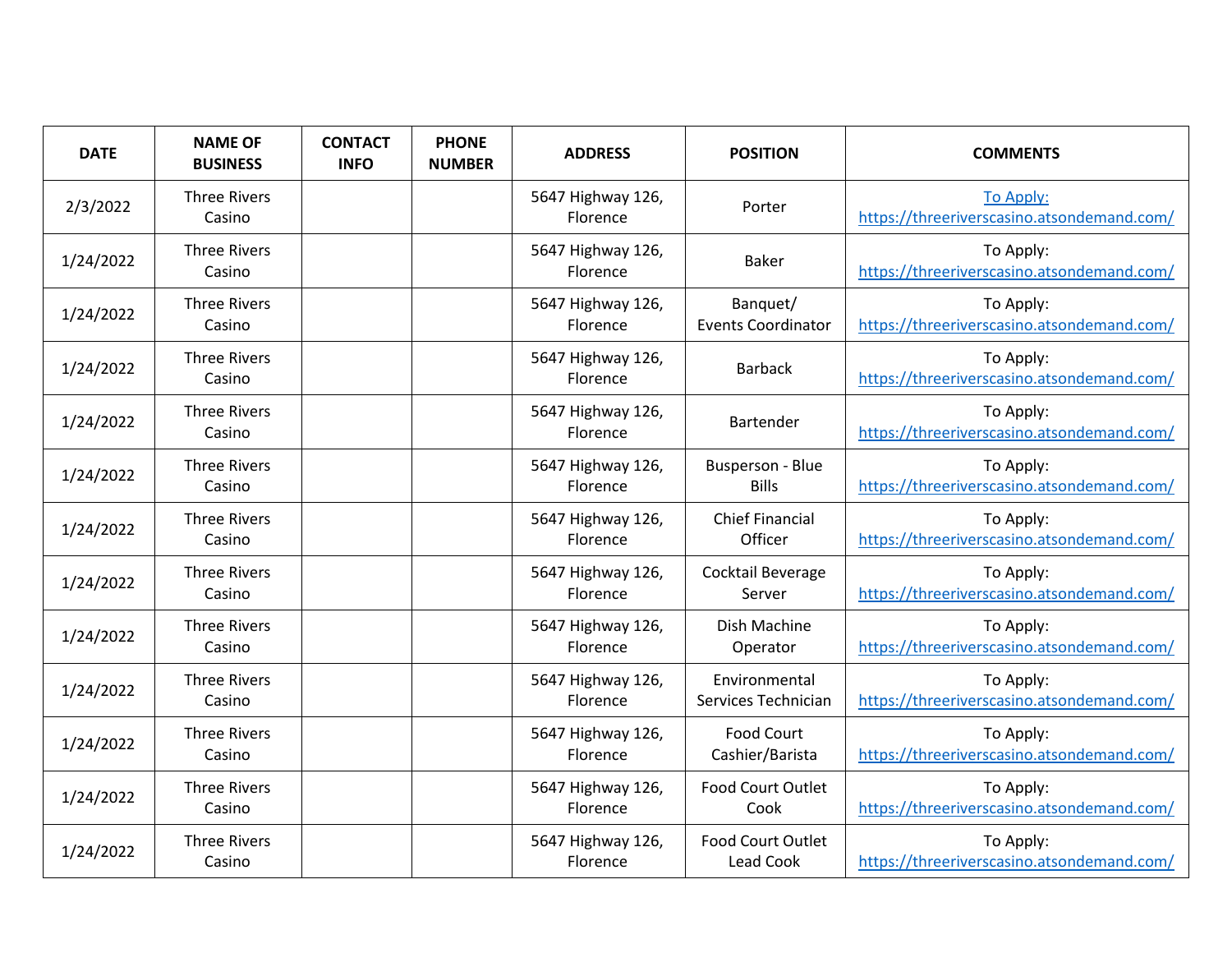| <b>DATE</b> | <b>NAME OF</b><br><b>BUSINESS</b> | <b>CONTACT</b><br><b>INFO</b> | <b>PHONE</b><br><b>NUMBER</b> | <b>ADDRESS</b>                       | <b>POSITION</b>                                      | <b>COMMENTS</b>                                         |
|-------------|-----------------------------------|-------------------------------|-------------------------------|--------------------------------------|------------------------------------------------------|---------------------------------------------------------|
| 1/24/2022   | <b>Three Rivers</b><br>Casino     |                               |                               | 5647 Highway 126,<br><b>Florence</b> | <b>Food Court</b><br>Runner/Dining<br>Room Attendant | To Apply:<br>https://threeriverscasino.atsondemand.com/ |
| 1/24/2022   | <b>Three Rivers</b><br>Casino     |                               |                               | 5647 Highway 126,<br>Florence        | Food Server - Blue<br><b>Bills</b>                   | To Apply:<br>https://threeriverscasino.atsondemand.com/ |
| 1/24/2022   | <b>Three Rivers</b><br>Casino     |                               |                               | 5647 Highway 126,<br>Florence        | Food Server -<br><b>Bonfire</b>                      | To Apply:<br>https://threeriverscasino.atsondemand.com/ |
| 1/24/2022   | <b>Three Rivers</b><br>Casino     |                               |                               | 5647 Highway 126,<br>Florence        | Guest Room/<br>Laundry Attendant                     | To Apply:<br>https://threeriverscasino.atsondemand.com/ |
| 1/24/2022   | <b>Three Rivers</b><br>Casino     |                               |                               | 5647 Highway 126,<br>Florence        | Hotel Front Desk/<br><b>PBX Clerk</b>                | To Apply:<br>https://threeriverscasino.atsondemand.com/ |
| 1/24/2022   | <b>Three Rivers</b><br>Casino     |                               |                               | 5647 Highway 126,<br>Florence        | Information<br>Technology<br><b>Technician II</b>    | To Apply:<br>https://threeriverscasino.atsondemand.com/ |
| 1/24/2022   | <b>Three Rivers</b><br>Casino     |                               |                               | 5647 Highway 126,<br>Florence        | <b>Network</b><br>Administrator/<br>Engineer         | To Apply:<br>https://threeriverscasino.atsondemand.com/ |
| 1/24/2022   | <b>Three Rivers</b><br>Casino     |                               |                               | 5647 Highway 126,<br>Florence        | Night Cook/Cleaner                                   | To Apply:<br>https://threeriverscasino.atsondemand.com/ |
| 1/24/2022   | <b>Three Rivers</b><br>Casino     |                               |                               | 5647 Highway 126,<br>Florence        | <b>Player Services</b><br>Representative 1           | To Apply:<br>https://threeriverscasino.atsondemand.com/ |
| 1/24/2022   | <b>Three Rivers</b><br>Casino     |                               |                               | 5647 Highway 126,<br>Florence        | RV Park/ Guest<br><b>Services Attendant</b>          | To Apply:<br>https://threeriverscasino.atsondemand.com/ |
| 1/24/2022   | <b>Three Rivers</b><br>Casino     |                               |                               | 5647 Highway 126,<br>Florence        | Security Officer 1                                   | To Apply:<br>https://threeriverscasino.atsondemand.com/ |
| 1/24/2022   | <b>Three Rivers</b><br>Casino     |                               |                               | 5647 Highway 126,<br>Florence        | Slot / Keno / Bingo<br>Attendant                     | To Apply:<br>https://threeriverscasino.atsondemand.com/ |
| 1/24/2022   | <b>Three Rivers</b><br>Casino     |                               |                               | 5647 Highway 126,<br>Florence        | Soft Count Team<br>Member                            | To Apply:<br>https://threeriverscasino.atsondemand.com/ |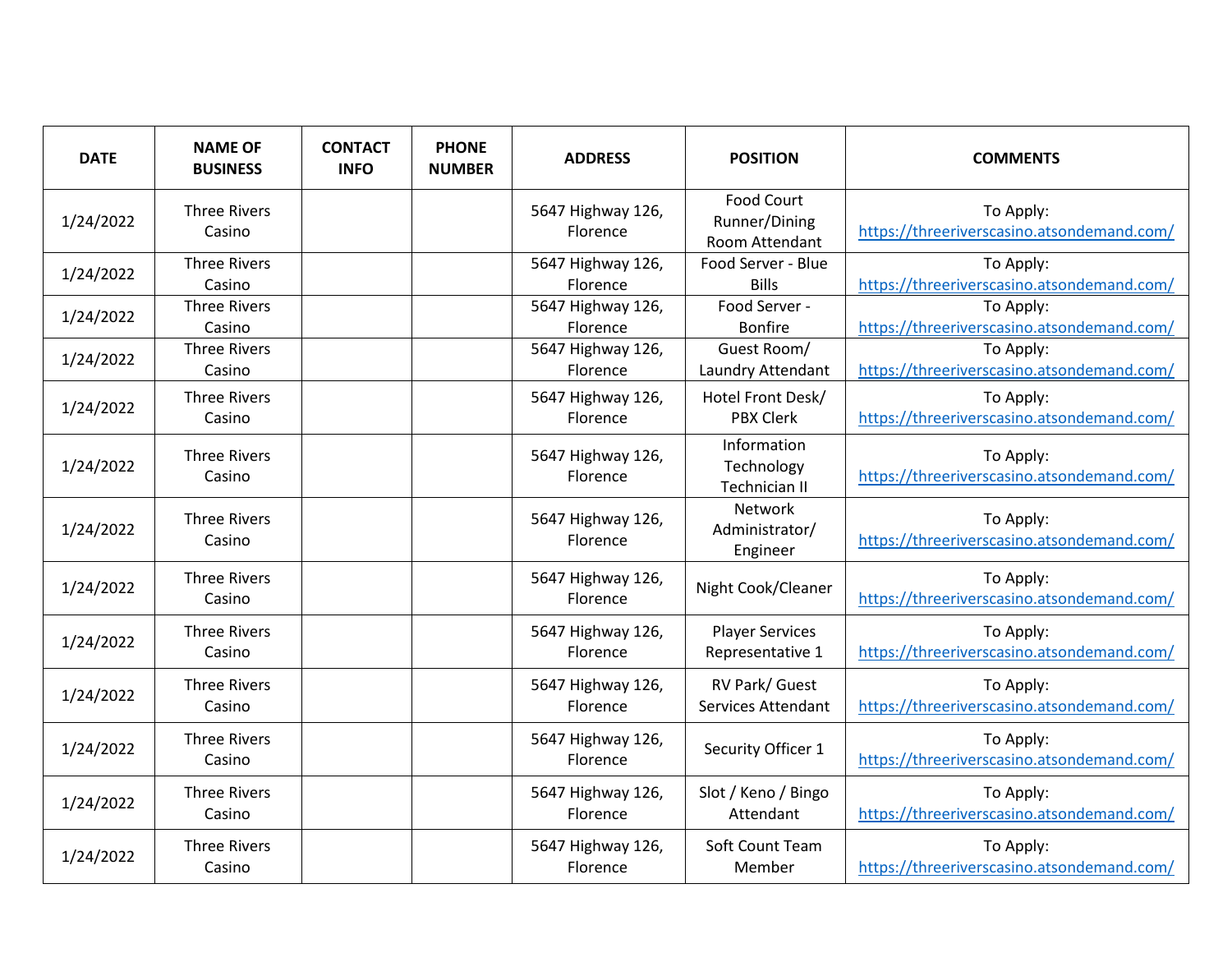| <b>DATE</b> | <b>NAME OF</b><br><b>BUSINESS</b> | <b>CONTACT</b><br><b>INFO</b> | <b>PHONE</b><br><b>NUMBER</b> | <b>ADDRESS</b>                                                                   | <b>POSITION</b>                         | <b>COMMENTS</b>                                                                                                                                                                             |
|-------------|-----------------------------------|-------------------------------|-------------------------------|----------------------------------------------------------------------------------|-----------------------------------------|---------------------------------------------------------------------------------------------------------------------------------------------------------------------------------------------|
|             |                                   |                               |                               |                                                                                  |                                         |                                                                                                                                                                                             |
| 1/24/2022   | <b>Three Rivers</b><br>Casino     |                               |                               | 5647 Highway 126,<br>Florence                                                    | <b>Special Events Team</b><br>Member    | To Apply:<br>https://threeriverscasino.atsondemand.com/                                                                                                                                     |
| 1/24/2022   | <b>Three Rivers</b><br>Casino     |                               |                               | 5647 Highway 126,<br>Florence                                                    | Supervisor - Table<br>Games             | To Apply:<br>https://threeriverscasino.atsondemand.com/                                                                                                                                     |
| 1/24/2022   | <b>Three Rivers</b><br>Casino     |                               |                               | 5647 Highway 126,<br>Florence                                                    | Supervisor-<br>Food & Beverage          | To Apply:<br>https://threeriverscasino.atsondemand.com/                                                                                                                                     |
| 1/24/2022   | <b>Three Rivers</b><br>Casino     |                               |                               | 5647 Highway 126,<br>Florence                                                    | Supervisor-<br>Food & Beverage          | To Apply:<br>https://threeriverscasino.atsondemand.com/                                                                                                                                     |
| 1/24/2022   | <b>Three Rivers</b><br>Casino     |                               |                               | 5647 Highway 126,<br>Florence                                                    | <b>Table Games Dealer</b>               | To Apply:<br>https://threeriverscasino.atsondemand.com/                                                                                                                                     |
| 1/24/2022   | <b>Three Rivers</b><br>Casino     |                               |                               | 5647 Highway 126,<br>Florence                                                    | <b>Team Member</b><br>Dining Room Staff | To Apply:<br>https://threeriverscasino.atsondemand.com/                                                                                                                                     |
| 1/24/2022   | <b>Three Rivers</b><br>Casino     |                               |                               | 5647 Highway 126,<br>Florence                                                    | <b>Telephone Specialist</b>             | To Apply:<br>https://threeriverscasino.atsondemand.com/                                                                                                                                     |
| 1/24/2022   | HSS, Inc                          |                               |                               | Peace Health - Peace<br><b>Harbor Medical</b><br>Center, 400 9th St,<br>Florence | Security Officer                        | Full-Time; To Apply:<br>https://www.indeed.com/jobs?q&l=Florence%<br>2C%20OR&vjk=1523ff0196d64496&advn=800<br>3386611765289                                                                 |
| 1/24/2022   | City of Reedsport                 |                               | (541)<br>271-2100             | 146 N 4th St,<br>Reedsport                                                       | Communications<br>Officer               | To Apply:<br>https://www.cityofreedsport.org/vertical/<br>sites/%7B6971DF3C-6EDF-4E48-B355-<br>C823C5A2E331%7D/uploads/<br>PDAPPLICATION 2019.pdf                                           |
| 1/24/2022   | American<br>Greetings             |                               |                               | Florence                                                                         | Part Time<br>Merchandiser               | To Apply:<br>https://sjobs.brassring.com/TGnewUI/Search/ho<br>me/HomeWithPreLoad?partnerid=25519&s<br>iteid=5215&PageType=JobDetails&jobid=408034<br>8&codes=INDEED#jobDetails=4080348 5215 |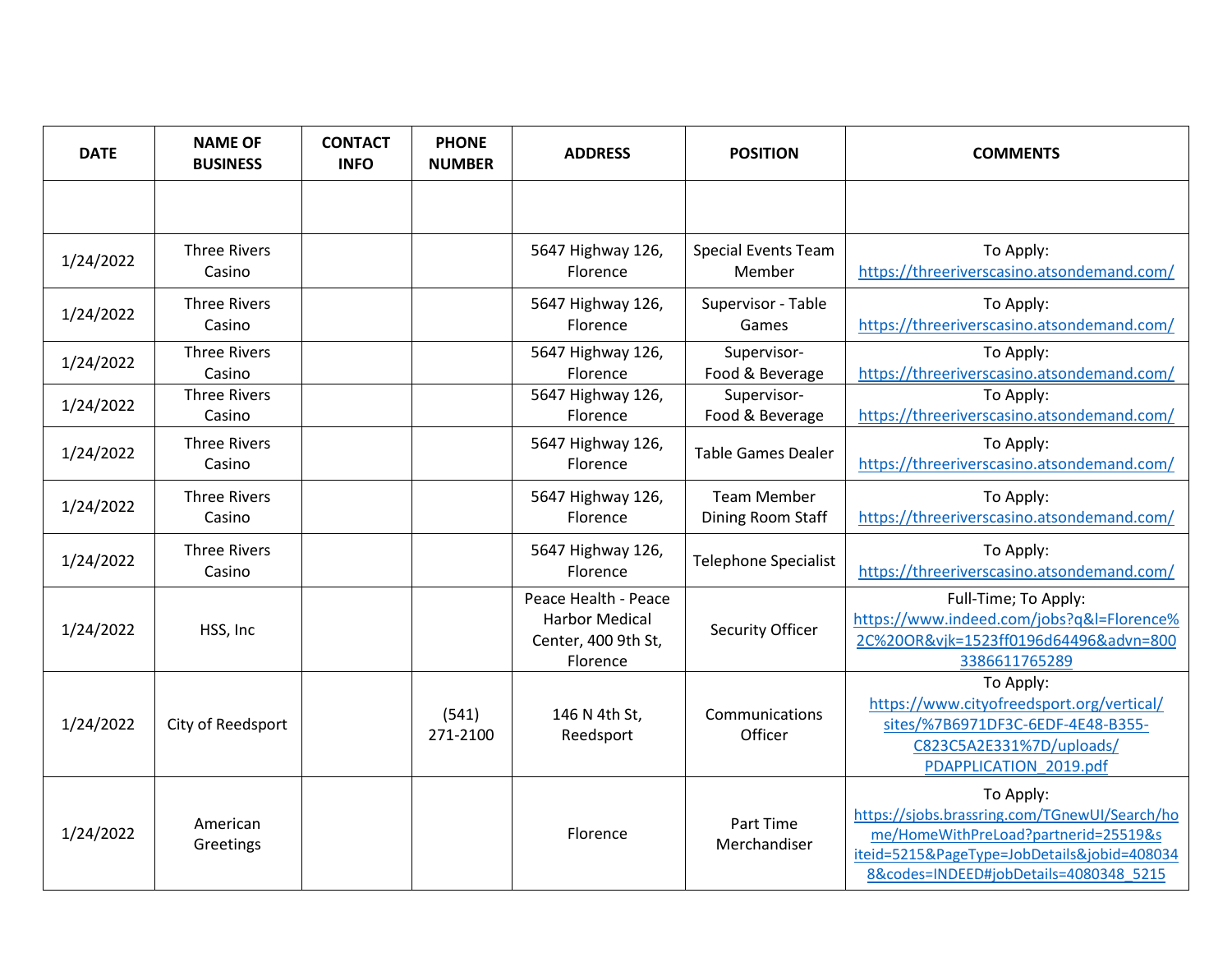| <b>DATE</b> | <b>NAME OF</b><br><b>BUSINESS</b>    | <b>CONTACT</b><br><b>INFO</b> | <b>PHONE</b><br><b>NUMBER</b> | <b>ADDRESS</b>                          | <b>POSITION</b>                                        | <b>COMMENTS</b>                                                                                                                                                                                                                                                                     |
|-------------|--------------------------------------|-------------------------------|-------------------------------|-----------------------------------------|--------------------------------------------------------|-------------------------------------------------------------------------------------------------------------------------------------------------------------------------------------------------------------------------------------------------------------------------------------|
|             |                                      |                               |                               |                                         |                                                        |                                                                                                                                                                                                                                                                                     |
| 1/24/2022   | Laurel Bay<br>Gardens                |                               |                               | 88493 U.S. 101,<br><b>Florence</b>      | Garden Center<br>Delivery<br>& Yard Sales              | To Apply:<br>https://www.indeed.com/jobs?q&l=Florence%<br>2C%20OR&vjk=dac81e31b619fa83                                                                                                                                                                                              |
| 1/24/2022   | <b>Franz Family</b><br><b>Bakery</b> |                               |                               | 1110 Spruce St,<br>Florence             | Merchandiser (PT)                                      | To Apply:<br>https://cta.cadienttalent.com/index.jsp?SRCSE<br>Q=postingSearchResults&locale=en US&applic<br>ationName=UnitedStatesBakeryRegExt&SEQ=j<br>obDetails&POSTING ID=97732911281&source<br>=ContactSources.IJB&SpecificSource=ContactS<br>ources.IJB.SpecificSources.Indeed |
| 1/24/2022   | Siuslaw School<br>District           |                               | (541)<br>997-2651             | 2111 Oak Street,<br>Florence            | <b>Custodial Supervisor</b>                            | To Apply:<br>https://www.schoolspring.com/<br>job.cfm?jid=3762305                                                                                                                                                                                                                   |
| 1/24/2022   | Les Schwab                           |                               |                               | 4325 Highway 101,<br>Florence           | Administrative<br>Support                              | To Apply:<br>https://lesschwab.wd1.myworkdayjobs.com/e<br>n-US/Stores/job/Florence-OR/Sales---<br>Administration---Clerical---Sales-Support----<br>Florence--219 R-00219c?source=Indeed                                                                                             |
| 1/21/22     | <b>VK Transport</b>                  |                               |                               | Florence                                | Drivers--<br>NON-Emergency<br><b>Medical Transport</b> | To Apply:<br>https://www.indeed.com/jobs?g&l=Florence%<br>2C%20OR&vjk=53afdde994c45f44&advn=8640<br>615459621019                                                                                                                                                                    |
| 1/18/2022   | Shorewood Senior<br>Living           |                               |                               | 1451 Spruce St,<br>Florence             | Cook                                                   | To Apply:<br>https://www.compass-living.com/<br>senior-living/or/florence/shorewood-<br>living/join-our-team                                                                                                                                                                        |
| 1/17/2022   | Fred Wahl Marine<br>Construction     |                               |                               | 135 Shipyard Way,<br>Reedsport          | Marine Electrician or<br>Apprentice                    | To Apply:<br>https://www.fredwahlmarine.com/jobs                                                                                                                                                                                                                                    |
| 1/11/22     | Mapleton School<br>District #32      | Jodi O'Mara                   | (541)<br>268-4312             | 10868 East Mapleton<br>Road<br>Mapleton | Educational<br>Assistant                               | To Apply:<br>https://www.schoolspring.com/<br>job.cfm?jid=3755329                                                                                                                                                                                                                   |